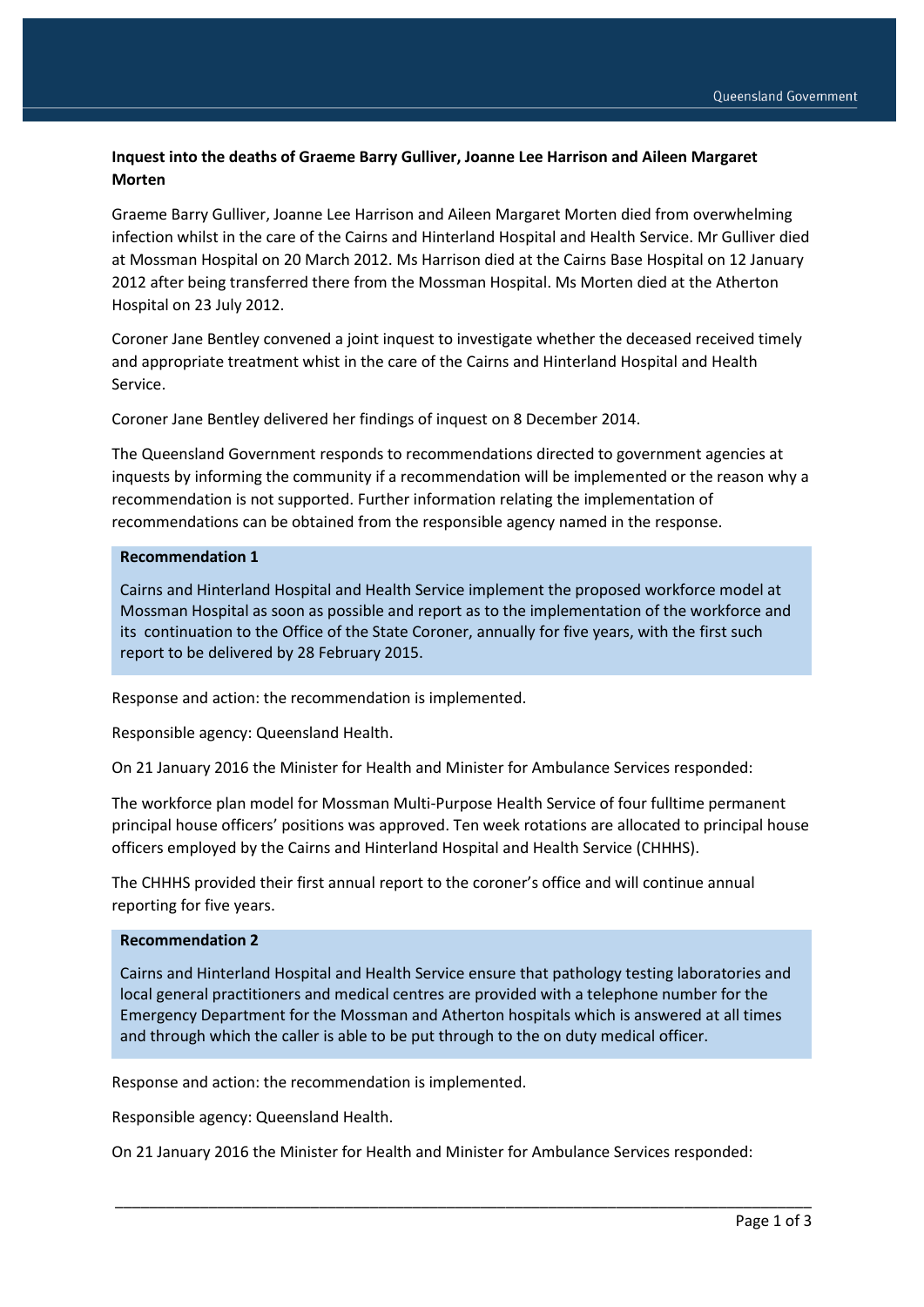Cairns and Hinterland Hospital and Health Service and Pathology Queensland developed processes to ensure critical and/or urgent pathology results are reported to medical staff. The process has been referenced in the Pathology Queensland QIS 11 484 and QS20168 policies. A copy of audit results will be provided to the Cairns and Hinterland Hospital and Health Service patient safety and quality committee for monitoring and review on a bi-annual basis.

## **Recommendation 3**

Cairns and Hinterland Hospital and Health Service and/or Queensland Health consider funding a full time radiographer at the Mossman Hospital.

Response and action: the recommendation is implemented.

Responsible agency: Queensland Health.

On 21 January 2016 the Minister for Health and Minister for Ambulance Services responded:

The Cairns and Hinterland Hospital and Health Service funds one full time equivalent radiographer position located at the Mossman Hospital and has a permanent employee in the position.

#### **Recommendation 4**

Cairns and Hinterland Hospital and Health Service and/or Queensland Health consider funding for a full-time nurse educator for the Hinterland hub.

Response and action: the recommendation is implemented.

Responsible agency: Queensland Health.

On 21 January 2016 the Minister for Health and Minister for Ambulance Services responded:

The Cairns and Hinterland Hospital and Health Service considered funding for a fulltime nurse educator and determined the current complement of nurse educators for the Hinterland hub is greater than the equivalent of two full-time nurse educators and is considered appropriate.

## **Recommendation 5**

Queensland Health appraise itself of the report and evidence of Professor Brown and educate its clinicians (doctors and nurses) as to the importance of acting upon haemoptysis, and the importance of not discounting haemoptysis as being likely due to a burst blood vessel from coughing.

Response and action: the recommendation is implemented.

Responsible agency: Queensland Health.

On 21 January 2016 the Minister for Health and Minister for Ambulance Services responded:

The Department of Health's Patient Safety Unit is preparing a patient safety communiqué regarding the lessons learned from this inquest. The notice will include specific information about the recognition of haemoptysis for Hospital and Health Services to incorporate in their ongoing clinical education.

\_\_\_\_\_\_\_\_\_\_\_\_\_\_\_\_\_\_\_\_\_\_\_\_\_\_\_\_\_\_\_\_\_\_\_\_\_\_\_\_\_\_\_\_\_\_\_\_\_\_\_\_\_\_\_\_\_\_\_\_\_\_\_\_\_\_\_\_\_\_\_\_\_\_\_\_\_\_\_\_\_\_